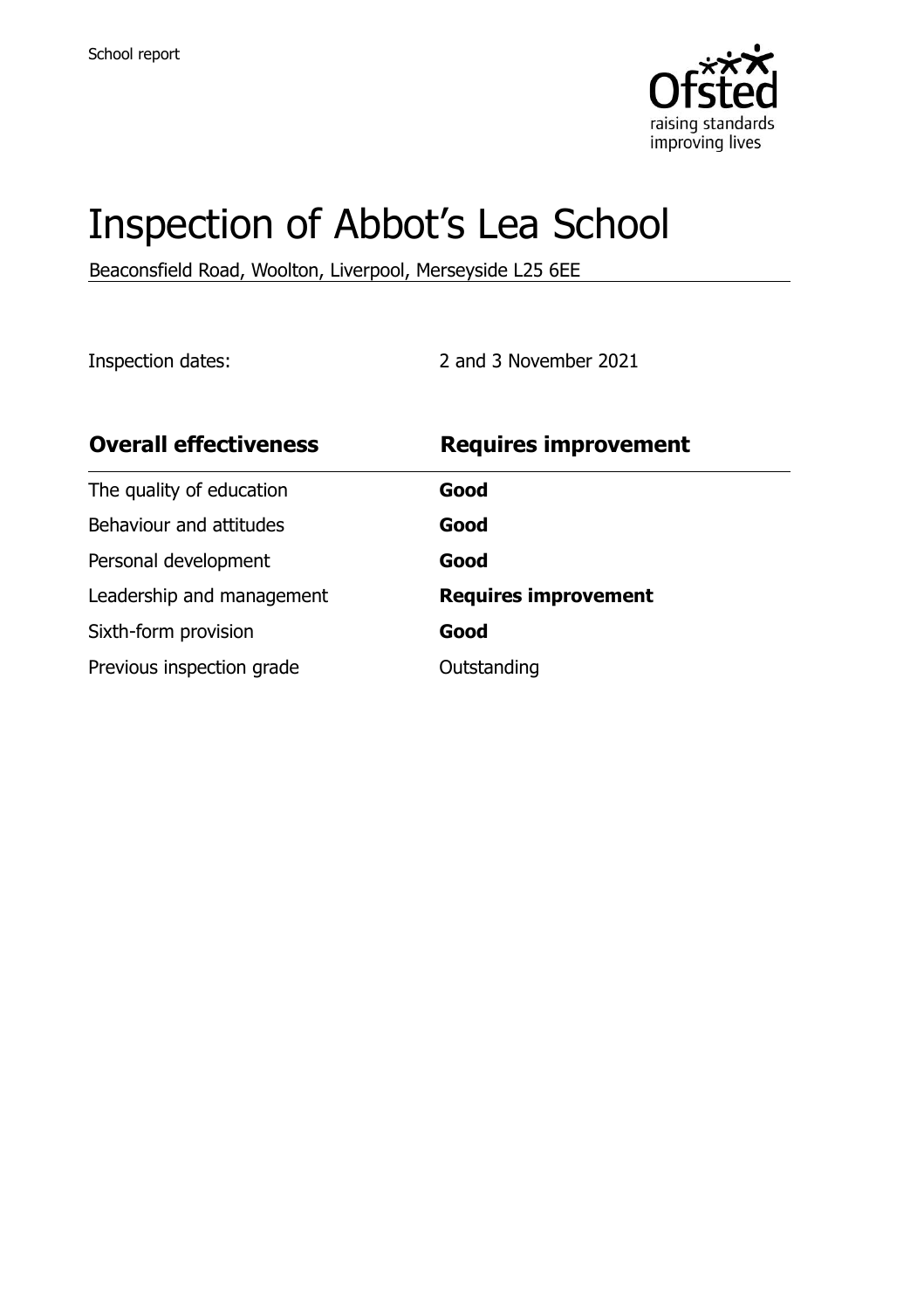

# **What is it like to attend this school?**

Pupils enjoy coming to Abbot's Lea School. They look forward to learning with their friends. Pupils are happy and safe. Staff provide effective support to new pupils so that they settle in quickly.

Pupils, and students in the sixth form, benefit from a well-planned curriculum. Teachers have high expectations of pupils. They follow pupils' individual support plans carefully. Teachers are successful in ensuring that pupils work towards their education, health and care plan (EHC plan) objectives. Consequently, pupils progress well through the curriculum.

When pupils are upset or anxious, they receive effective support from staff. Pupils know that staff will quickly resolve any occasional fallouts or incidents of bullying. Most pupils behave well throughout the school day. All pupils, and students in the sixth form, said that they felt safe in school.

Pupils carry out their leadership roles well. More pupils now serve on the school council, increasing pupils' involvement in decisions that affect them. Pupils are keen to help others.

Pupils are well prepared for their next steps in education. Older pupils, and students in the sixth form, receive high-quality careers information, advice and guidance. Pupils learn to travel independently, manage their time and write an effective curriculum vitae.

Currently, there are unresolved tensions between leaders and some staff. While this is not affecting the overall quality of education for pupils, it is preventing ongoing school improvement.

#### **What does the school do well and what does it need to do better?**

Leaders and governors have set out a clear and ambitious vision for the school. A significant majority of staff share leaders' and governors' vision. They appreciate the training and support that leaders provide so that they can do their jobs well. However, a significant minority of staff do not support the changes that leaders have made to how the school operates.

Leaders and governors continue to work with staff to find a path forward to maintain the smooth operation of the school. However, there remain some issues that require ongoing mediation to resolve. These relate to the school's policies and procedures. While inspectors found that these issues are a concern, they are not currently having a detrimental impact on pupils' learning and welfare.

Leaders have introduced new curriculums in English, mathematics and personal, social, health and economic education (PSHE). These curriculums successfully build on already established curriculums to enable pupils, and students in the sixth form,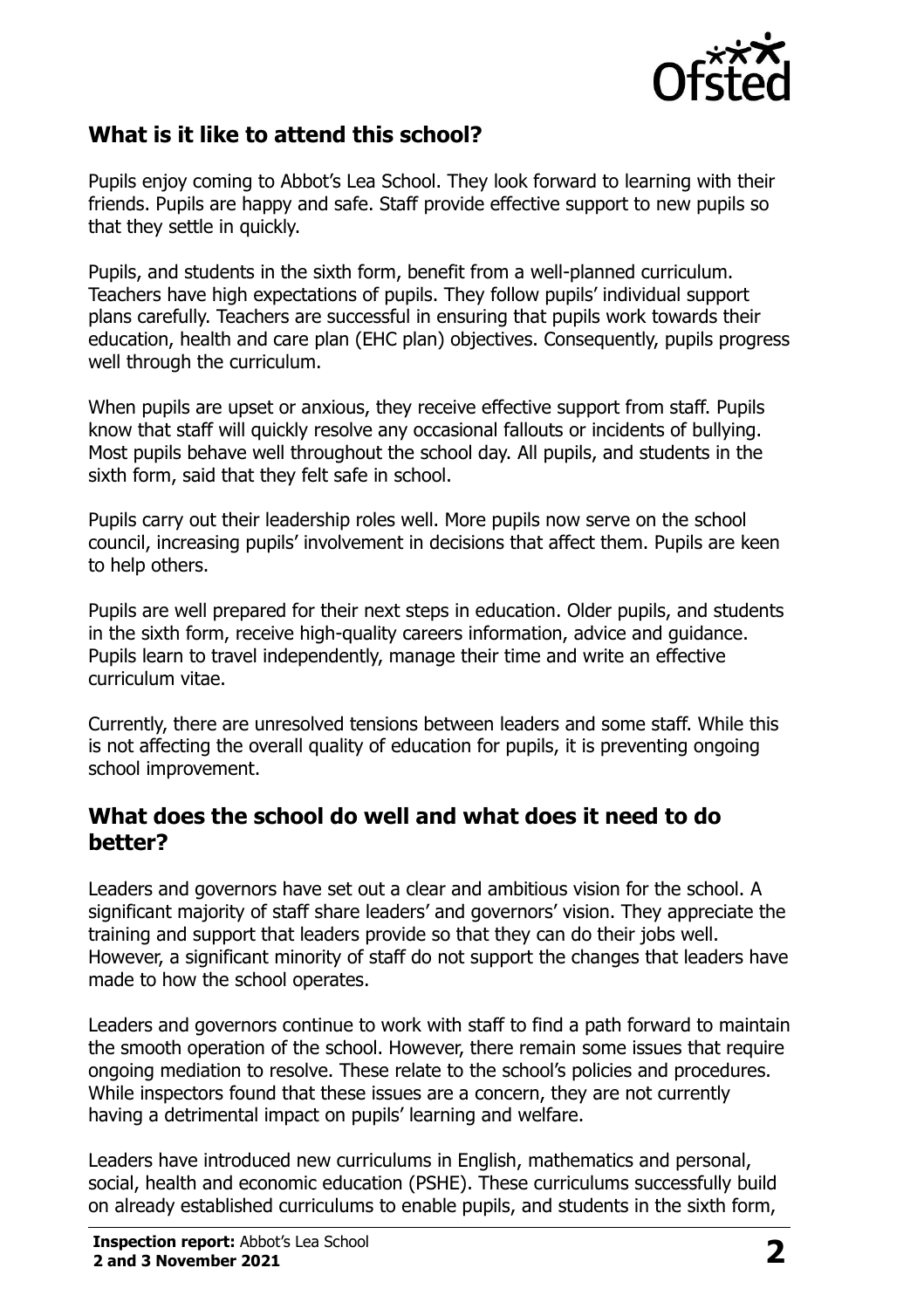

to achieve well. Effective curriculum planning ensures that teachers are able to break down learning into small steps. Teachers frequently review pupils' progress to check that they remember what they have been taught.

Even though the curriculum is ambitious, in some subjects, leaders do not ensure that some older pupils, including sixth-form students, work towards a full suite of recognised qualifications. Leaders are in the process of reviewing this aspect of their curriculum.

All pupils in the school have an EHC plan. Specialist staff provide effective support and advice when pupils are struggling with their learning and behaviour. They identify any additional needs efficiently and effectively and then plan and deliver bespoke programmes to help pupils catch up. All pupils move on to education, employment or training when they are ready. Staff keep in touch with pupils and students as they move into the next stage of their education, employment or training to check that they settle in well.

Leaders ensure that every pupil learns to read as soon as possible. Younger pupils have daily phonics sessions. Older pupils who have not yet learned to read continue to follow the school's phonics programme. Leaders keep a close eye on each pupil's progress. They make sure that additional support is in place for those pupils who are struggling to keep up. Pupils enjoy listening to the stories and poems that their teachers read to them. Pupils relish visits to the library.

A minority of staff raised concerns about pupils' behaviour. However, inspectors found that pupils typically behave well, both in class and around school. The majority of staff work together well to provide support that is carefully tailored to meet individual pupils' needs. When a pupil is in crisis, staff provide effective care to help the pupil calm down and get back into class quickly.

Carefully planned activities promote pupils' wider personal development. Trips and visits to local landmarks help pupils to learn about the city in which they live. Pupils in key stage 3 have attended taster days at a local university. All pupils enjoy taking part in the wealth of clubs on offer across school, such as Lego club, yoga club and coding club.

Despite the issues between leaders and a minority of staff, leaders routinely check whether there are any issues that are impacting negatively on their colleagues' wellbeing. Leaders and governors invest considerably in supporting staff's career development. Leaders provide effective support for teachers who are at the early stages of their career.

# **Safeguarding**

The arrangements for safeguarding are effective.

Leaders prioritise staff's training so that all staff understand their roles and responsibilities to keep pupils safe. The safeguarding team follows up all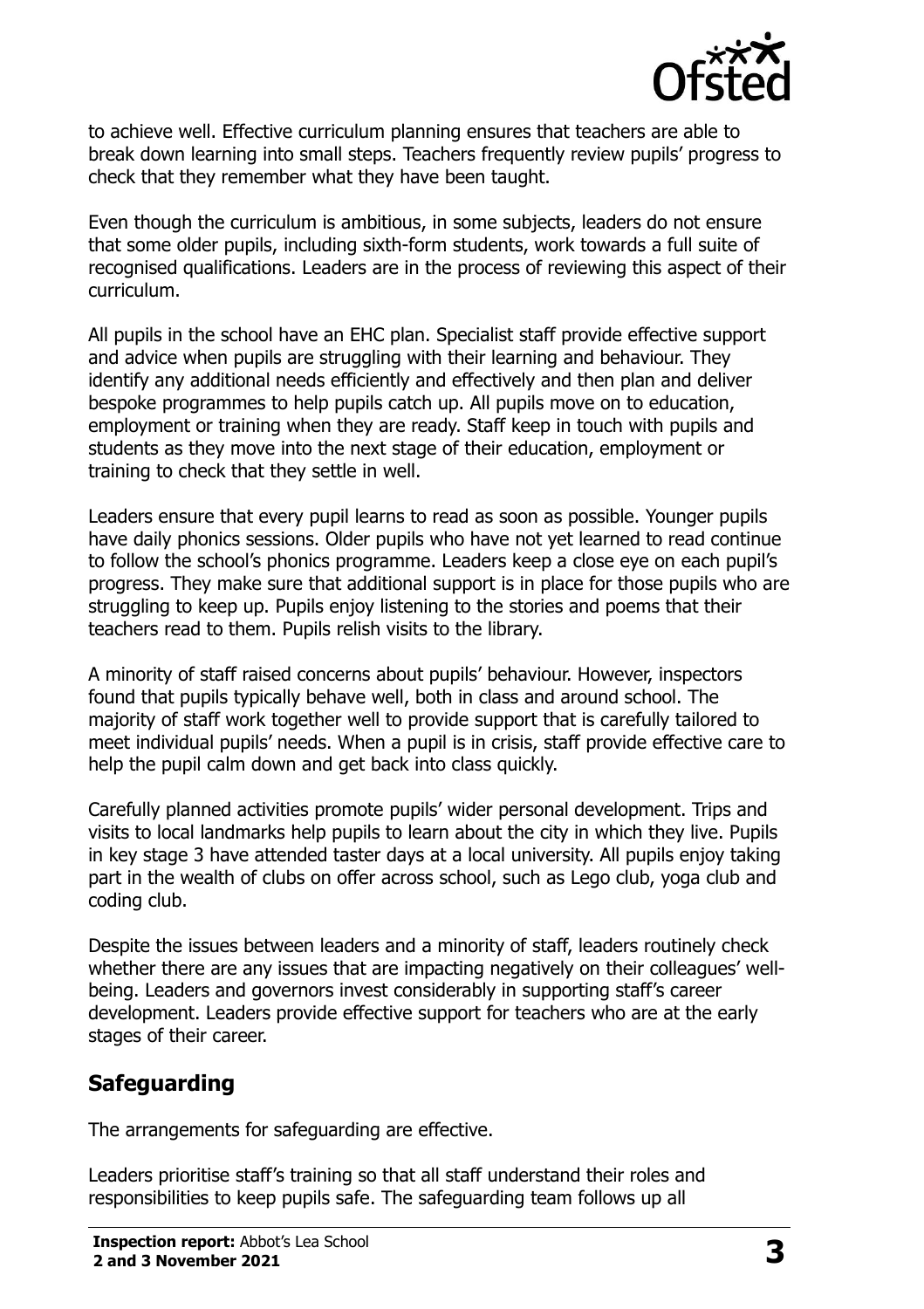

safeguarding concerns. Leaders work effectively with external agencies to ensure that pupils and their families receive the timely support that they need.

Staff teach pupils how to keep themselves safe, both in school and in the community. Leaders ensure that staff know how to report any concerns about any adult's behaviour that may pose a risk to pupils.

# **What does the school need to do to improve?**

#### **(Information for the school and appropriate authority)**

- There is ongoing tension between a minority of staff and leaders. While it does not directly affect the quality of education that pupils are receiving, it has created a divide in the staff. This is hindering ongoing school improvement. Leaders and governors should continue to engage meaningfully with these staff to resolve the ongoing tensions.
- $\blacksquare$  Leaders do not ensure that some pupils in key stage 4 and students in the sixth form work towards a full suite of recognised qualifications. On occasions, this hinders some pupils and students from achieving as highly as they could. Leaders should continue to review the qualifications that pupils and students can access to enable them to fulfil their potential and career aspirations.

#### **How can I feed back my views?**

You can use [Ofsted Parent View](http://parentview.ofsted.gov.uk/) to give Ofsted your opinion on your child's school, or to find out what other parents and carers think. We use information from Ofsted Parent View when deciding which schools to inspect, when to inspect them and as part of their inspection.

The Department for Education has further quidance on how to complain about a school.

If you are the school and you are not happy with the inspection or the report, you can [complain to Ofsted.](http://www.gov.uk/complain-ofsted-report)

# **Further information**

You can search for [published performance information](http://www.compare-school-performance.service.gov.uk/) about the school.

In the report, '[disadvantaged pupils](http://www.gov.uk/guidance/pupil-premium-information-for-schools-and-alternative-provision-settings)' refers to those pupils who attract government pupil premium funding: pupils claiming free school meals at any point in the last six years and pupils in care or who left care through adoption or another formal route.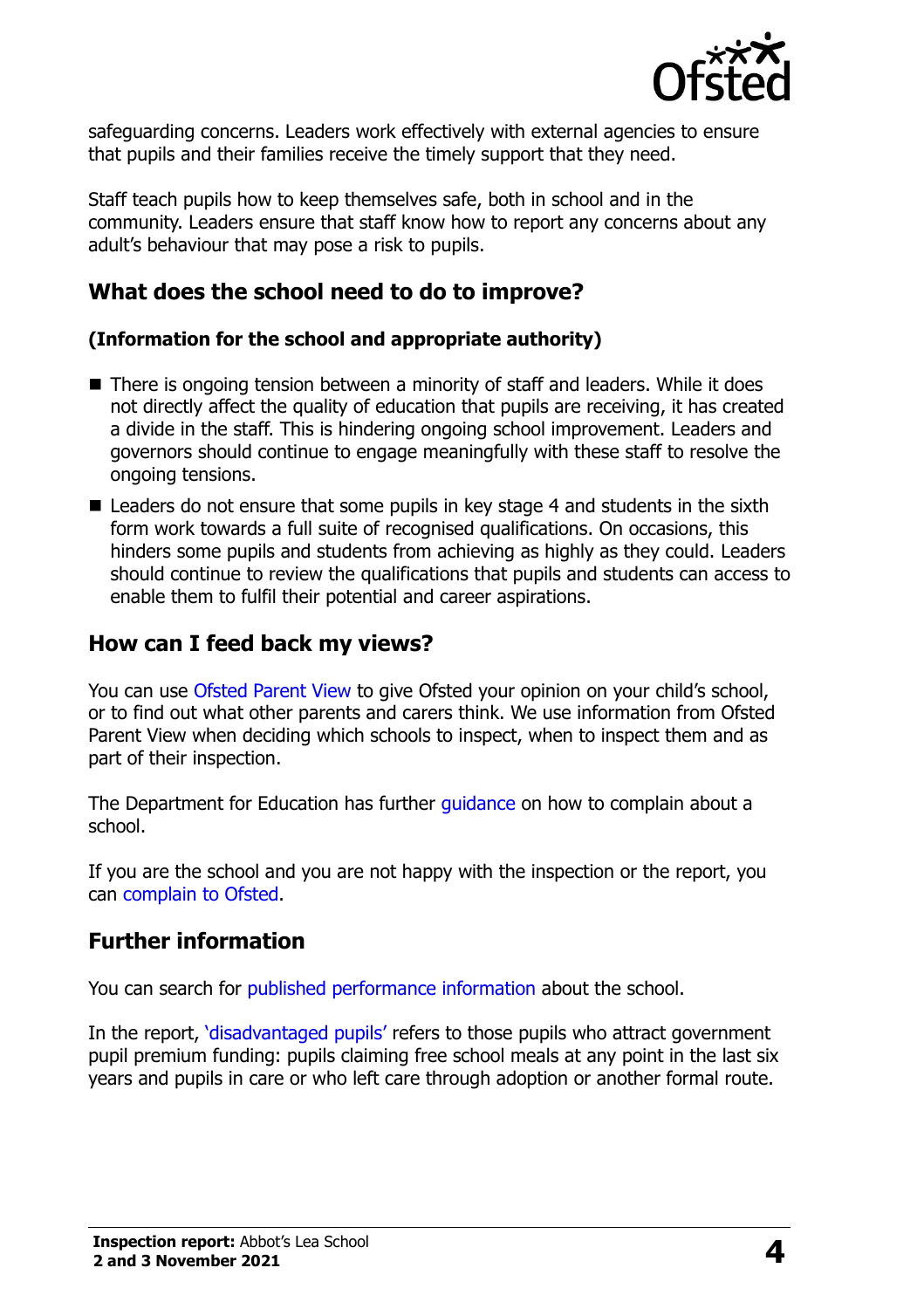

# **School details**

| Unique reference number                            | 104736                                                                |  |
|----------------------------------------------------|-----------------------------------------------------------------------|--|
| <b>Local authority</b>                             | Liverpool                                                             |  |
| <b>Inspection number</b>                           | 10199583                                                              |  |
| <b>Type of school</b>                              | <b>Special</b>                                                        |  |
| <b>School category</b>                             | Community special                                                     |  |
| Age range of pupils                                | 3 to 19                                                               |  |
| <b>Gender of pupils</b>                            | Mixed                                                                 |  |
| <b>Gender of pupils in sixth-form</b><br>provision | Mixed                                                                 |  |
| Number of pupils on the school roll                | 265                                                                   |  |
| Of which, number on roll in the<br>sixth form      | 45                                                                    |  |
| <b>Appropriate authority</b>                       | The governing body                                                    |  |
| <b>Chair of governing body</b>                     | <b>Robert Lowe</b>                                                    |  |
| <b>Headteacher</b>                                 | Ania Hildrey                                                          |  |
| Website                                            | www.abbotsleaschool.co.uk                                             |  |
| Date of previous inspection                        | 13 and 14 January 2016, under section 5<br>of the Education Act 2005. |  |

# **Information about this school**

- A new headteacher and chair of governors have been appointed since the previous inspection.
- All pupils attending the school have an EHC plan, indicating autism spectrum disorder. All have social and communication difficulties and the vast majority have cognitive delay or deficit. Some pupils also have social, emotional and mental health needs, dyslexia, dyspraxia and/or sensory processing difficulties.
- The school meets the requirements of the Baker Clause, which requires schools to provide pupils in Years 8 to 13 with information about approved technical education qualifications and apprenticeships.
- The school does not make use of any alternative provision.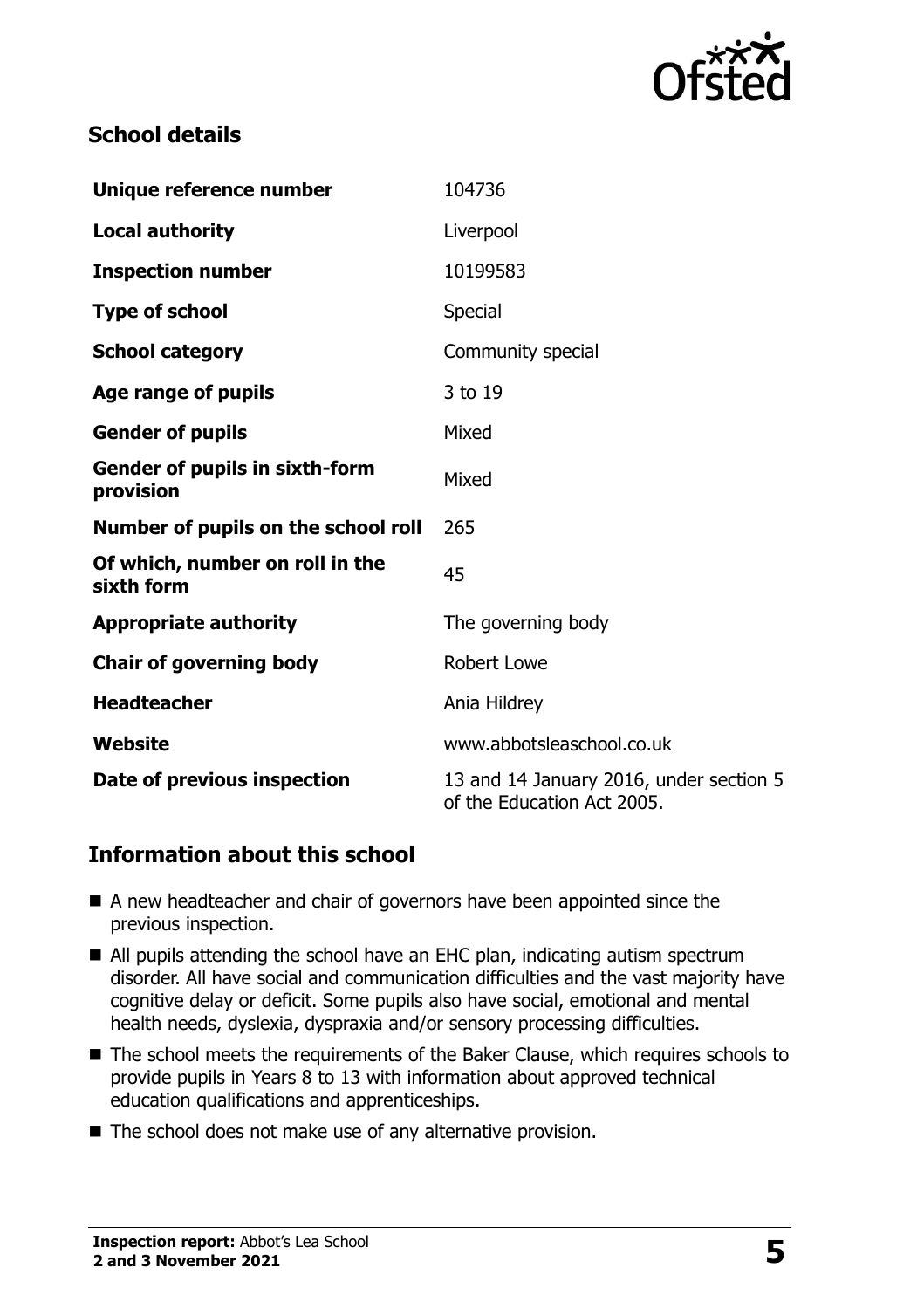

#### **Information about this inspection**

The inspectors carried out this inspection under section 8 of the Education Act 2005. The inspectors deemed the inspection a section 5 inspection under the same Act.

This was the first routine inspection the school received since the COVID-19 pandemic began. Inspectors discussed the impact of the pandemic with school leaders and have taken that into account in their evaluation.

- During the inspection, inspectors held meetings with senior leaders, middle leaders, class teachers and support staff. Inspectors spoke with a representative of the local authority. Inspectors also met with members of the governing body, including the vice-chair of governors.
- Inspectors considered the responses to Ofsted Parent View, the online questionnaire, including the free-text responses. Inspectors also reviewed the responses to Ofsted's pupil questionnaire.
- Inspectors considered 134 responses to Ofsted's staff questionnaire. Inspectors also spoke to over half the staff individually, or in small groups, about the concerns raised in the staff survey.
- Inspectors met with those responsible for safeguarding at the school. Inspectors scrutinised a range of documentation in relation to safeguarding. They spoke to staff and pupils about safeguarding.
- Inspectors observed pupils' behaviour at the start of the day, during lessons and at playtimes. They spoke to pupils about bullying, behaviour and leaders' expectations of pupils' behaviour.
- $\blacksquare$  As part of this inspection, inspectors carried out deep dives in early reading, mathematics, geography and PSHE. For each deep dive, inspectors met with subject leaders, reviewed curriculum plans, visited a sample of lessons, met with teachers, spoke with pupils about their learning and reviewed samples of pupils' work. Inspectors also listened to pupils read.

#### **Inspection team**

| Pippa Jackson Maitland, lead inspector | Her Majesty's Inspector |
|----------------------------------------|-------------------------|
| Martin Hanbury                         | Ofsted Inspector        |
| Steve Bentham                          | Her Majesty's Inspector |